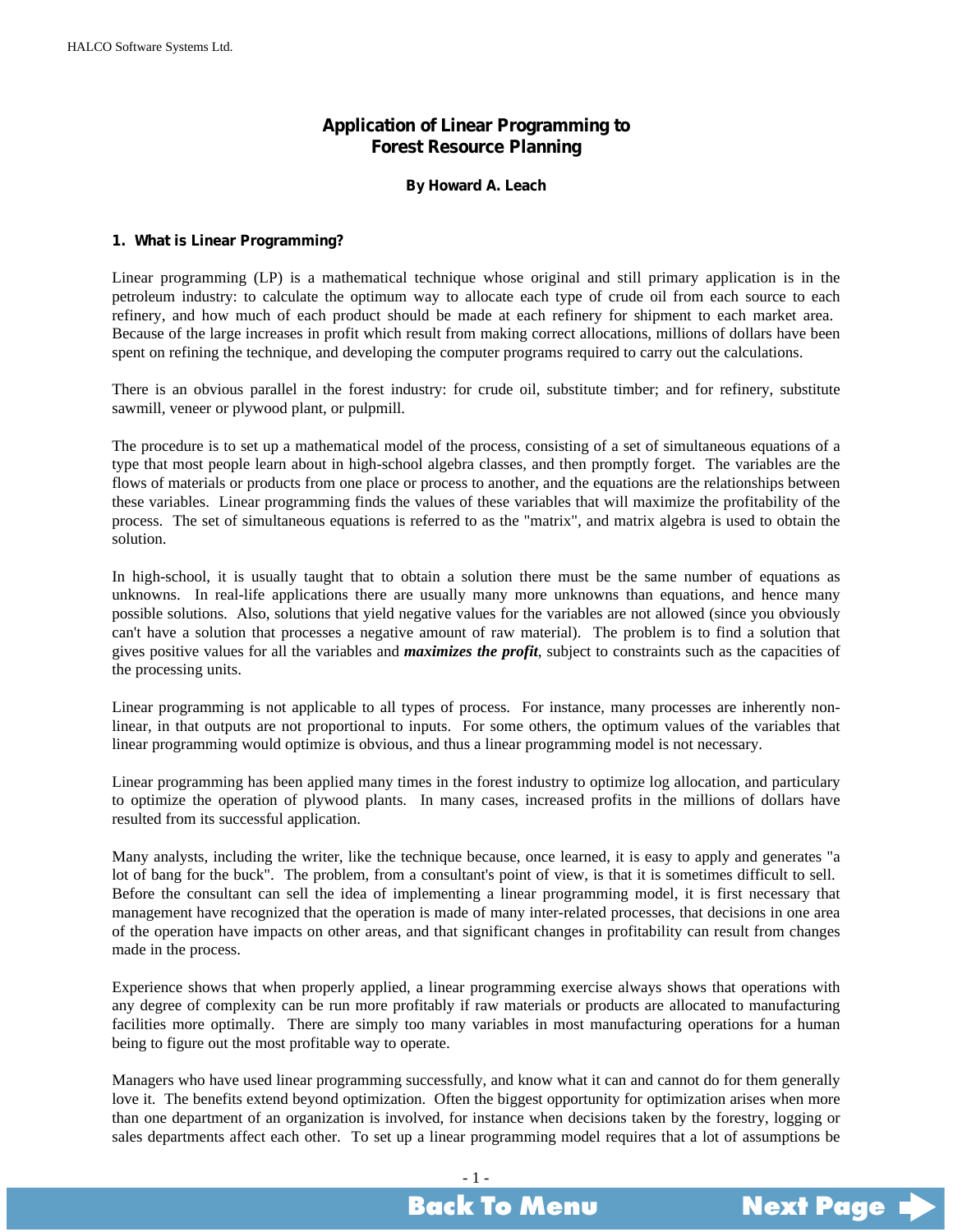<span id="page-1-0"></span>made. Each department must satisfy itself that the assumptions about its own operations are correct. Discussions about how to operate can then be centred on a plan based on a common set of assumptions. Communication between departments is then improved. Also, a linear programming model can be used retroactively, to show *how* events or departures from plan that happened in a period under review affected the overall profitability.

An objection often raised is that the quality of the raw material, and the prices that can be obtained for products is too uncertain to justify quantitative techniques. Although there may be some validity to this, by using linear programming to answer "what if" questions, it is possible to determine how to operate in the manner *most likely* to be the most profitable. Substantial profit improvements can then be made.

It is important that the linear programming model be applied by people familiar with the process being optimized, rather than theorists who know only the mathematics. In general it is how linear programming is applied, how human factors are handled, and the support of management, that determine how successful it will be.

Generally, a linear programming application requires computer software modules for input, display and editing of data tables, for pre-processing the input data into the form required by the linear program, including calculation of yields, etc., for generating the linear programming matrix, for finding the optimum solution, for additional processing of the results, and for generating displays and printed reports.

#### 2. Application to a Logging, Sawmilling and Pulpmill Complex - Use of the **Sawmill Simulation Program**

In the logging, sawmill, and pulpmill complex case, important variables are usually the volumes of raw materials of each type that are harvested in a given time period, the volumes of each type hauled to each of various locations (possibly after sorting), the quantities of merchandised logs of each type used by each processing plant, and the volumes of various lumber products and chips produced. Where there is a pulpmill, the possibility of chipping roundwood and purchasing chips from outside sources are also important variables.

The equations reflect the relationships between these variables, taking into account, for instance, the volumes and costs of each type of raw material available in the time period, the yields of merchandised logs of each type that will be generated from each forest type, the yields of lumber and chips from each type of merchandised log, the machine times required to process the pieces, the market demands and prices for products, and the capacities and operating costs of the various processing plants.

These items are input data to the model. In addition, the availability of each forest type and purchased chips at given prices, the yields of merchandised logs and products, the plant capacities, and sales demands and prices for products are also inputs to the model. They must either be known in advance, or assumptions must be made about them.

Generally speaking, forest inventory data is used to determine the number of stems in each species, diameter and height class for each forest type, and to simulate the bucking process to calculate yields of merchandised logs in each diameter and length class from stems in each diameter and height class.

A sawing simulation is the best way to generate data for lumber and chip yields, and machine time requirements in the sawmill. Reliance on data from test runs is too inflexible. However, it is important that the calculated yields be adjusted to agree with historic yield data or mill test run results.

The **SAWSIM**® Sawmill Simulation Program is an important tool here, since it can take actual shapes of logs into account, simulate any sawing pattern, and calculate machine piece counts and time requirements. Indeed the need for this type of data for linear programming applications was one of the principal reasons the program was written in the first place, and was an important factor in its design. It has been proven many times that it can calculate realistic lumber and chip yields. Routines exist for converting **SAWSIM**® results into the form required by a linear program.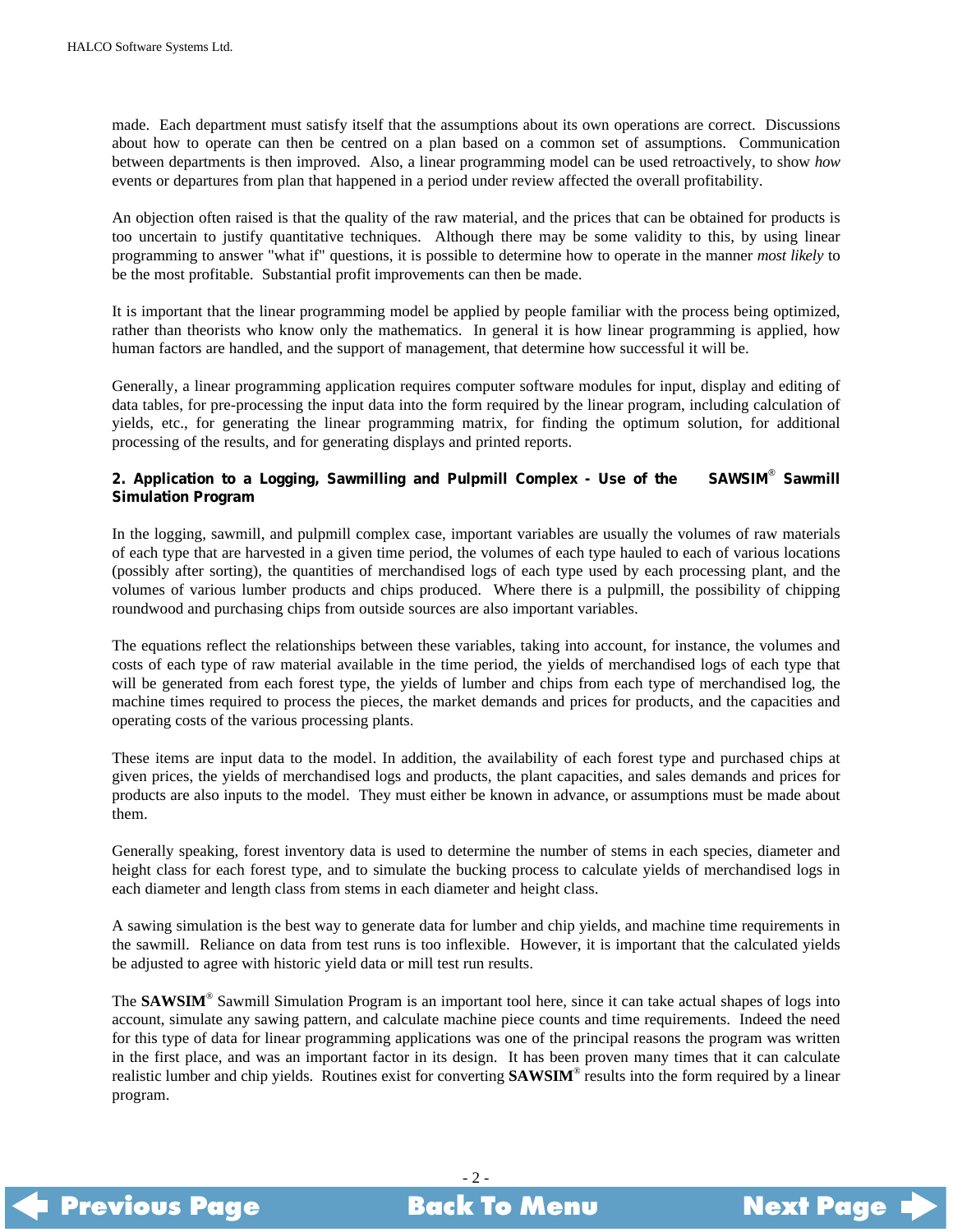<span id="page-2-0"></span>**SAWSIM**® can simulate a sawmill when the number of logs of each type sawn on each processing line in the sawmill has been determined in advance, when there are no constraints on the volumes of individual lumber items or on the ratios in which lumber items may be produced, and when there are no limitations on machine time availabilities. There are many applications of **SAWSIM**® where these constraints are not important. When the whole operation is to be simulated, however, a combination of **SAWSIM**® and Linear Programming is the best approach, and the potential for profit improvement is often much greater than for application of the **SAWSIM**® program alone.

### **What Can a Linear Programming Model Show?**

Generally speaking, the first step is to develop a set of results for a previous time period, say a quarter or a year, to fix the inputs and major operating variables to what they actually were, to compare the results to what was actually achieved, and to adjust the model as necessary. This is necessary for both the developers and potential users of the model to have confidence in its predictions.

The next step is to develop a "base case" for a planning period in the future which reflects the expected mode of operation. Alternative cases can then be developed, showing the effects of alternative decisions as to raw material inputs, market opportunities and possible changes to operating constraints (such as the number of operating shifts in a given facility). The output for each case is a set of values for each of the many operating variables, and the corresponding material flow and cash flow. It is desirable that the printout from the model should summarize these into a projected operating statement for the period, so that the bottom line for each case can be prepared. To keep things simple, fixed costs that do not vary from case to case should generally be ignored, or put in at standard values. Through use of the model it is usually possible to settle differences of opinion regarding the operation of the complex rather quickly, since the ultimate effect on the bottom line can be predicted.

# **How Easy is it to Answer Questions with the Linear Programming Model?**

Of course it depends on the question, and how the model is set up. If sufficient thought was put in when the model was designed, most questions can be answered merely by changing the input data tables used by the model, and rerunning the model. This could take a few minutes to a few hours. If the alternative requires a reformulation of the model, for instance to determine the effect of a capital expenditure that will radically affect how the complex is operated, it may take days or weeks.

In addition to the values of the variables that yield the optimum solution, a linear program also calculates the marginal break-even values for intermediate products and the effects on the bottom line of small changes to the process constraints. This information can be invaluable when quick decisions have to be made and there is insufficient time to re-run the model.

It is important that good matrix generation and report writing program package be used when the model is set up. This can reduce the initial cost dramatically, and make the model much more friendly to the end user. It is important that data and results tables can be displayed and edited easily. If good software is used, changes to the structure of the model can often be made quickly.

Initially it is best for the developer of the model to run the model to answer questions. He or she then has the opportunity to check the results before showing them to the end user, and to fix any problems. Once experience has been gained, and the model has "settled down", it is best for the end user to run it.

After a period of use it is common for a model to be used less frequently. With experience it is often possible to predict what the model will show, since most changes to the data are usually relatively small. It is a good idea to keep the model up-to-date, however, since sooner or later external circumstances will force a major change in how the complex should operate, and results will be required quickly. An example in the writer's experience was the sudden and extended closure of the Suez Canal, during the Arab-Israeli War, which dramatically changed the